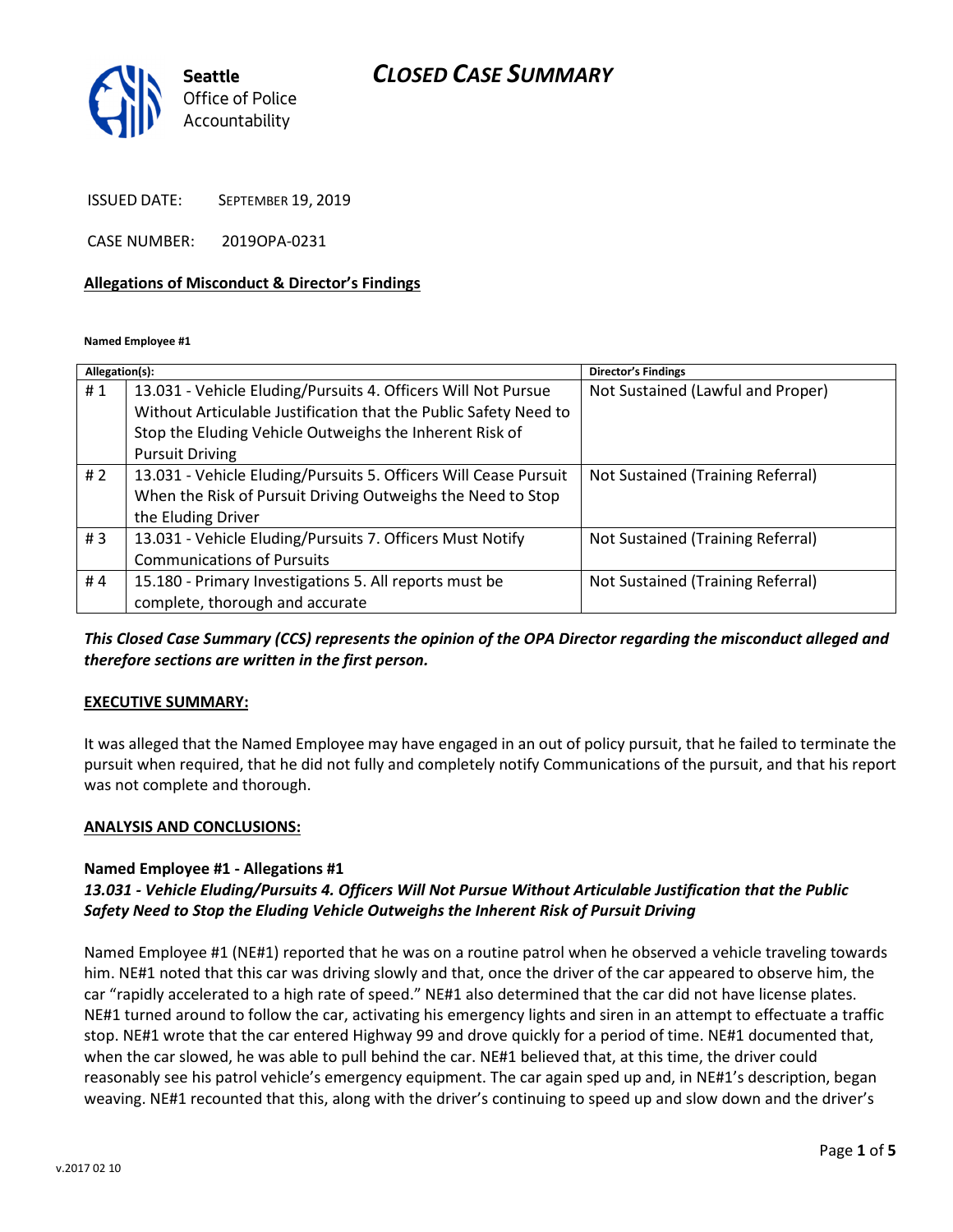

## CLOSE CASE SUMMARY

OPA CASE NUMBER: 2019OPA-0231

decision to not stop, made him believe that the driver could possibly be impaired. NE#1 stated that his supervisor was monitoring the pursuit at that time.

NE#1 documented that the driver turned left onto another road and started driving north in the southbound lanes. NE#1 followed and described that the driver passed two oncoming vehicles. NE#1 stated that there were no other vehicles in the vicinity. NE#1 documented that, at this time, he was driving approximately 75 miles per hour. NE#1 stated that he and the driver turned onto the First Avenue Bridge. NE#1 wrote that there was not a high volume of traffic on the road but that this increased as the driver neared downtown Seattle. NE#1 stated that, given the frequent intersections and the driver's continued high rate of speed, the car began to amass distance from NE#1's patrol vehicle. At 04:14 hours, approximately six minutes after NE#1 first spotted the car, NE#1 recounted that he terminated the pursuit based on an order from his supervisor that he do so. NE#1 explained that he highest speed he recalled reaching was 85 miles per hour; however, he noted that he was not monitoring his speedometer during the entirety of the pursuit.

The pursuit was later reviewed by NE#1's chain of command. His Sergeant, Lieutenant, and Captain approved the pursuit as being within policy, but all noted concerns that, at times, the risk of the pursuit may have outweighed the need to take the driver into custody. NE#1 was counseled and retrained by his chain of command and this was documented in a PAS entry. The Assistant Chief of Patrol performed the final review of the pursuit. While the Assistant Chief found that the pursuit was initially justified, he believed that NE#1's failure to terminate the pursuit when the risk outweighed the need to apprehend the driver, failure to immediately notify a supervisor at the time he engaged in the pursuit, and the failure to accurately relay what was happening during the pursuit were inconsistent with policy. As such, the Assistant Chief referred this matter to OPA, and this investigation ensued.

As part of its investigation, OPA reviewed the documentation concerning the pursuit, as well as the video. OPA additionally interviewed NE#1. At his interview, NE#1 reiterated his belief that the driver was potentially DUI and that this provided a justification for the pursuit. He recognized that, absent this belief, he would not have been allowed to pursue under policy. He asserted that, at the time he initiated the pursuit (which he asserted was at approximately 04:07:36 hours (the 02:01 mark of NE#1's In-Car Video). NE#1 contended that, when he began pursuing, the risk of engaging in the pursuit did not outweigh the need to apprehend the driver, who he reasonably believed was impaired. In this regard, NE#1 told OPA the following:

> At the time, based on the traffic conditions, I believe that the risk did not outweigh the pursuit, because there was little to no traffic on the road…The lighting conditions, the streets were well lit, the weather, it wasn't raining. We were in a part of town, that doesn't get a lot of traffic, or pedestrians. Not a residential neighborhood. A bunch of closed businesses.

SPD Policy 13.031-POL-4 states that: "Officers will not pursue without articulable justification that the public safety need to stop the eluding vehicle outweighs the inherent risk of pursuit driving. This policy directs that, among the crimes for which a pursuit is impermissible, are gross misdemeanors and misdemeanors. (SPD Policy 13.031-POL-4.) However, the policy exempts DUIs from this restriction and instructs that, when engaging in a pursuit for this crime, officers must "adhere to the restrictions in this policy." (Id.)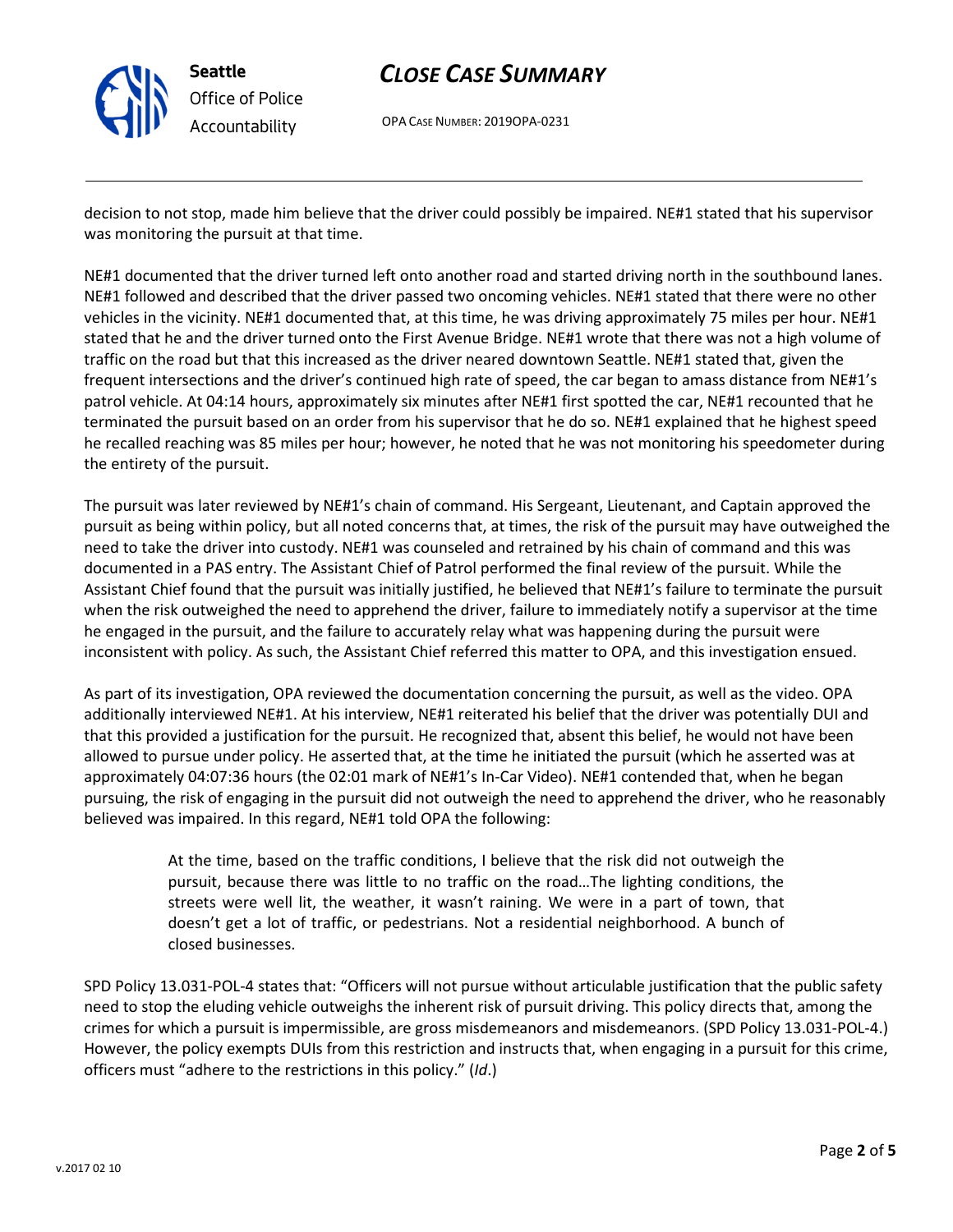

## CLOSE CASE SUMMARY

OPA CASE NUMBER: 2019OPA-0231

Based on OPA's review of video, OPA finds that whether or not the pursuit was justified at its inception is a close call. From an analysis of the video, it does not necessarily appear that the driver of the subject car was intoxicated as it is equally possible that the car was driving as it did in order to avoid being stopped. However, NE#1 provided a convincing explanation for why he believed the driver to be DUI and why he felt the pursuit to be warranted even when evaluating the risks both in his reports and at his OPA interview. OPA believes that, even if this determination by NE#1 was not ultimately supported by the facts, it was made by NE#1 in good faith. OPA is further sensitive to the fact that NE#1's determination that the driver was potentially DUI and his decision to engage in the pursuit were made in moments, while OPA's evaluation is conducted with the benefit of time. However, as discussed in another recent case – 2019OPA-0280 – OPA is concerned that, given the expansion of the policy to permit pursuits for DUIs, it opens the door for officers to justify otherwise prohibited pursuits by describing drivers as potentially DUI. OPA articulated these same concerns when this policy change was first made and remains worried that allowing pursuits for possible DUIs could conceivably create an exception to the policy that subsumes the rule. As discussed in 2019OPA-0280, OPA will be continuing to monitor such pursuits and whether or not whether the policy needs to be modified to ensure potential negative consequences of the DUI exception.

The above being said, in the meantime and when applying the elements of the current policy to the facts of this case, I recommend that this allegation be Not Sustained – Lawful and Proper.

#### Recommended Finding: Not Sustained (Lawful and Proper)

## Named Employee #1 - Allegation #2

## 13.031 - Vehicle Eluding/Pursuits 5. Officers Will Cease Pursuit When the Risk of Pursuit Driving Outweighs the Need to Stop the Eluding Driver

SPD Policy 13.031-POL-5 states that: "Officers will cease [a] pursuit when the risk of pursuit driving outweighs the need to stop the eluding driver." In making this determination, officers are expected to evaluate multiple factors including: the underlying reason for the pursuit; the location of the pursuit; the officer's speed and the speed and operation of the eluding vehicle; and the traffic conditions and presence of pedestrians and other vehicles. (SPD Policy 13.031-POL-5.)

Even if the pursuit, itself, was justified, NE#1 acted contrary to policy when he failed to cease the pursuit after it began to pose an unreasonable risk of harm to others that outweighed the need to stop the driver. When evaluating the relevant factors set forth in this policy, OPA believes that each one weighed in favor of terminating the pursuit.

First, the underlying reason for the pursuit, a potential DUI, did not justify continuing the pursuit in light of the other factors. It was not a crime of violence, the subject car was not connected to another serious crime, and the evidence that the driver was actually DUI was uncertain. Second, during significant portions of the pursuit, the driver weaved in and out of traffic, drove at extremely high speeds, and drove into the lanes of oncoming traffic, often for sustained periods of time. While NE#1 asserted in his report that there was minimal traffic on the road, the video depicted multiple other motorists, including a number who drove straight for the driver and NE#1.

All of the above factors weigh in favor of a finding that, as the pursuit developed, the risk of potential harm outweighed the need to stop the driver of the subject car. As such, when the danger of the pursuit continued to rise, NE#1 should have terminated and, when he did not, he acted contrary to policy.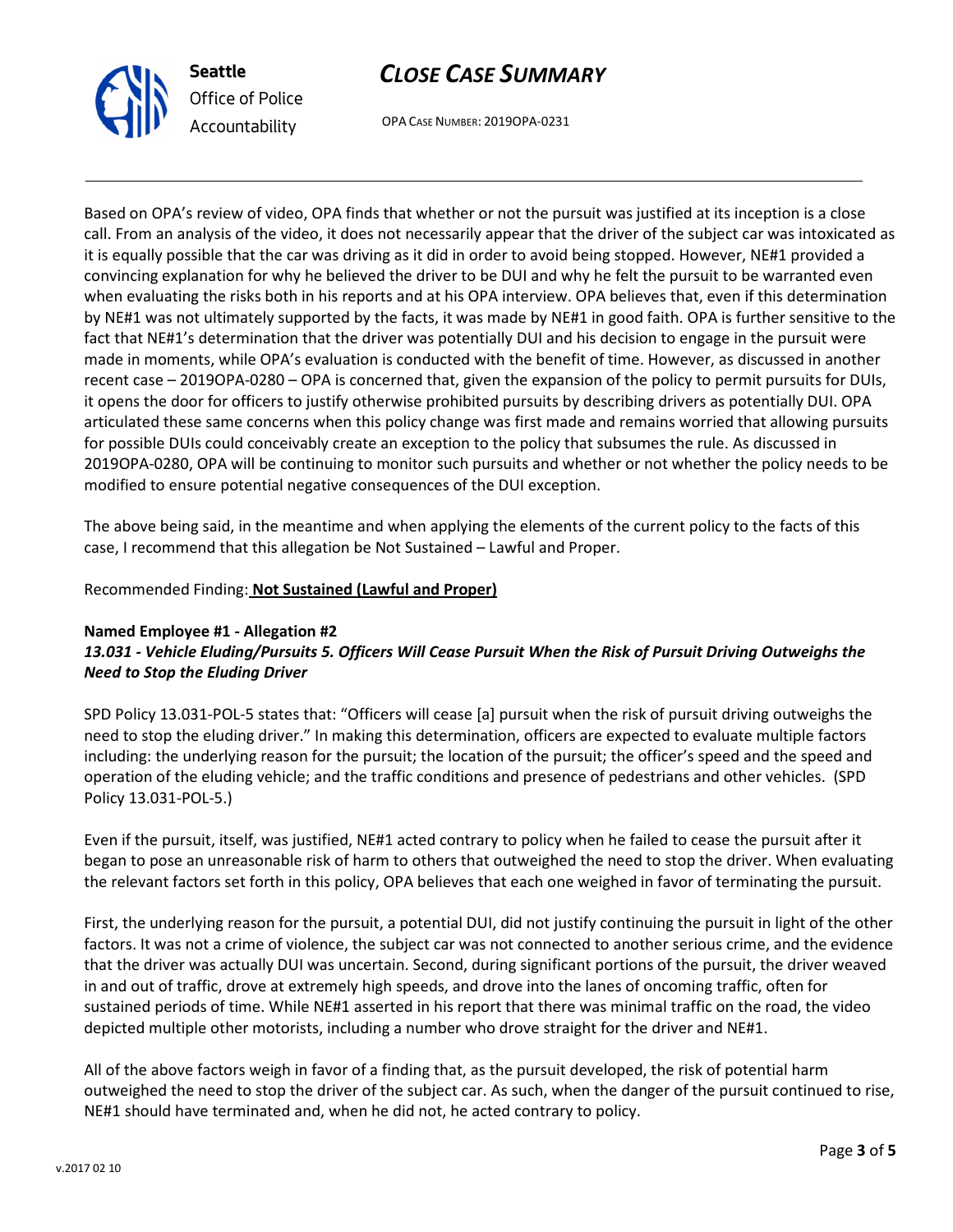Seattle Office of Police Accountability

# CLOSE CASE SUMMARY

OPA CASE NUMBER: 2019OPA-0231

However, as discussed in the context of Allegation #1, I note that NE#1 is a young officer who was trying to do the right thing during this incident. As such, OPA believes that retraining would be more impactful than discipline. OPA accordingly recommends that this allegation be Not Sustained and issues the below Training Referral.

• Training Referral: NE#1's chain of command should debrief this incident with him. This debrief should include retraining on SPD Policies 13.031-POL-7, 13.030-POL-5, and 15.180-POL-5. NE#1 should be counseled to ensure compliance in the future with these policies and the other policies concerning pursuits and emergency driving. To the extent these matters have already been fully covered by NE#1's chain of command, no further retraining or counseling is necessary. This retraining and associated counseling should be documented and this documentation should be maintained in an appropriate database.

## Recommended Finding: Not Sustained (Training Referral)

#### Named Employee #1 - Allegation #3 13.031 - Vehicle Eluding/Pursuits - 7. Officers Must Notify Communications of Pursuits

SPD Policy 13.031-POL-7 requires that officers immediately notify communications of pursuits and specifies the information that must be provided. This information includes the following: reason for pursuit; location; direction; description of suspect vehicle and suspect(s); speed; and traffic conditions (pedestrians and vehicles). (SPD Policy 13.031-POL-7.)

As identified by the Assistant Chief, NE#1 did not provide an immediate notification of the pursuit. Indeed, he did not first go over the radio until around one minute after the pursuit commenced. NE#1 articulated that this was due, at least in part, to heavy radio traffic regarding another ongoing incident. Moreover, while NE#1 provided much of the information required by policy, he did not give detailed updates concerning the vehicle traffic on the road or ongoing updates as to his and the driver's speed.

Given the above, NE#1's updates to the radio did not meet the level and quality of information contemplated by the policy. Moreover, his initial notification was also not immediate as the policy requires. This being said, OPA recognizes that this was not a case where NE#1 provided absolutely no information and that this incident was fast evolving. Lastly, OPA notes that NE#1 is a relatively new officer and this influences OPA's determination that the failure to provide timely and sufficiently complete information was a mistake rather than intentional misconduct. For these reasons, OPA recommends that this allegation be Not Sustained and refers to the Training Referral set forth in Allegation #2, above.